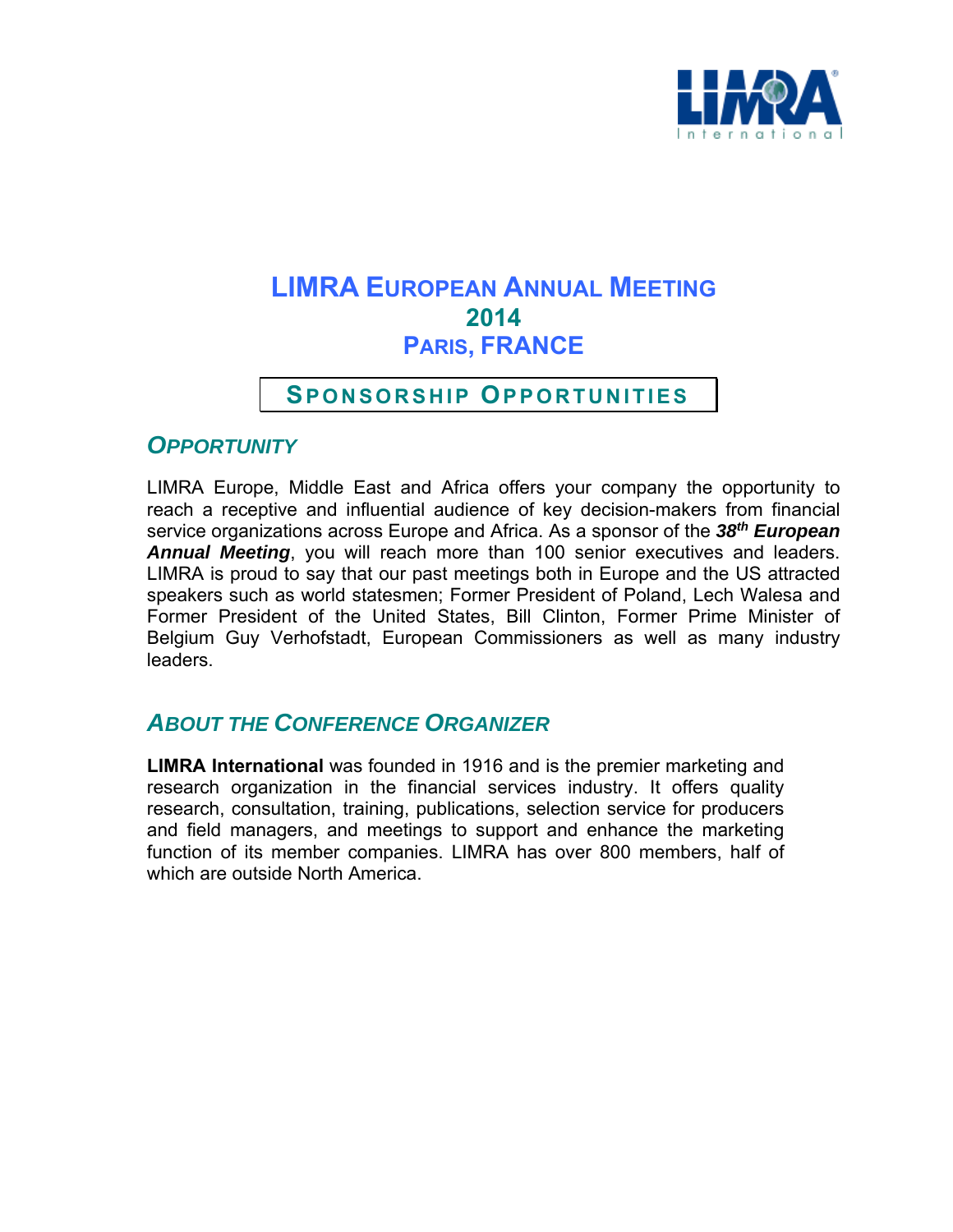

# *EUROPEAN ANNUAL MEETING FOCUS*

The conference focuses on current topics affecting insurance and financial services companies conducting business and competing in Europe.

This year, with the theme **"Winning Strategies for Tomorrow"** the conference will focus on distribution in Bancassurance, Social Media, Big Data, Marketing and Management.

### *WHO ATTENDS THE EUROPEAN ANNUAL MEETING?*

Senior executives from Europe, Middle East and Africa insurance and financial services companies gain insight and enjoy excellent networking events at the European Annual Meeting. In recent years the conference has hosted an average of 100 chief executive officers, managing directors, presidents and department heads of distribution, marketing, sales, underwriting, human resources, and administration from most of the following countries/regions:

- **↑ Africa & South Africa ↑ Middle East**
- **<sup>↓</sup> Belgium ◆ Poland <br>
→ Poland <br>
→ Portugal**
- 
- **Czech Republic Romania**
- 
- 
- 
- 
- 
- 
- 
- 
- 
- **Netherlands Ukraine**
- $\div$  **Norway**
- 
- 
- $\div$  **Cyprus**  $\div$  Portugal
	-
	- **Egypt Russia**
- ◆ Estonia **→ ◆ Spain**
- **France Slovakia**
- **Greece Slovenia**
- **\*** Hungary **\*** Sweden
- $\triangle$  **Ireland**  $\triangle$  **Turkey**
- **Israel United Kingdom**
- **<sup>❖</sup> Luxembourg <sup>❖</sup> United States**<br>❖ Netherlands <sup>❖</sup> Ukraine
	-
	-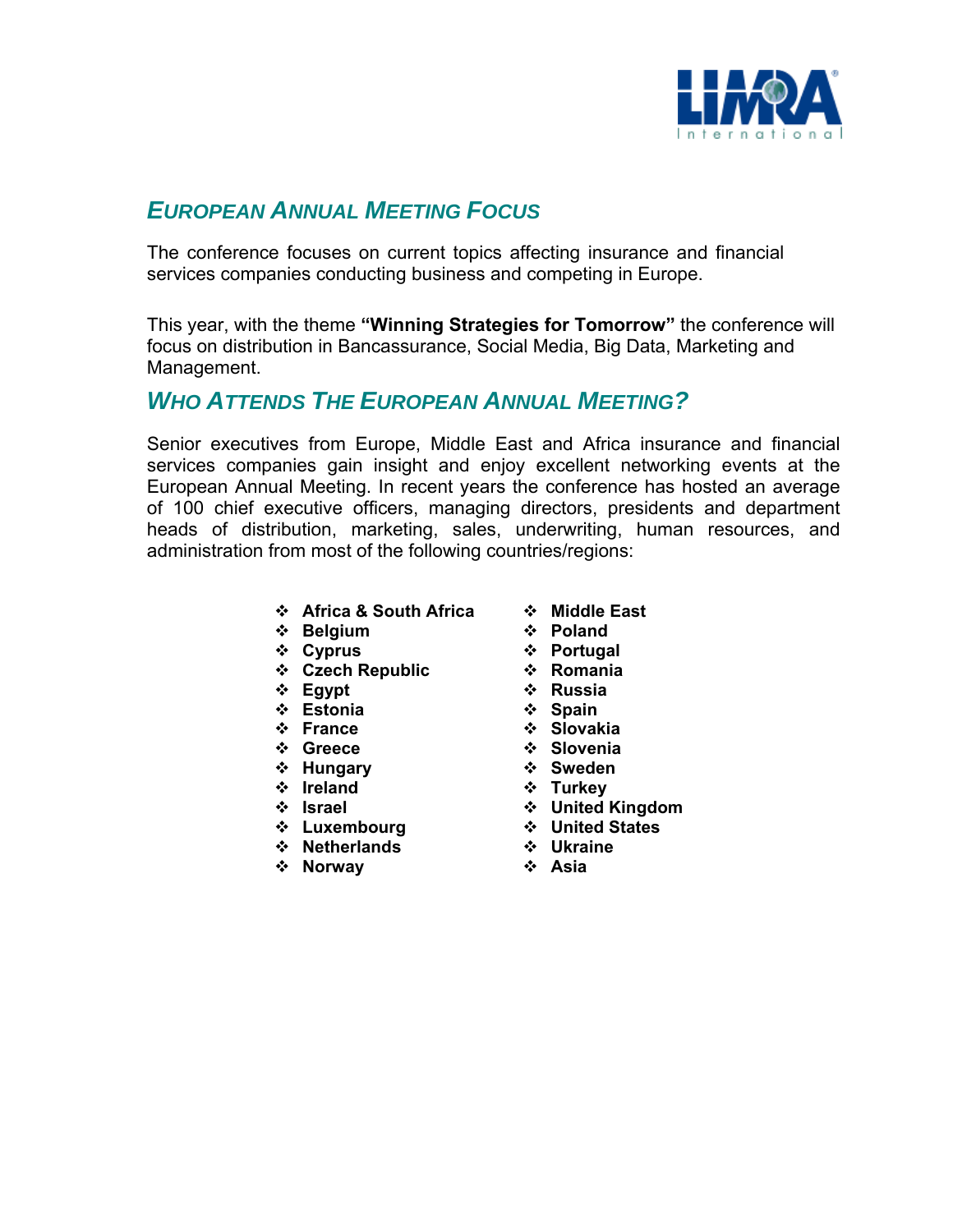### **EUROPEAN ANNUAL MEETING ATTENDEE PROFILE BY TITLE**





## **Company Country Country**

| <b>KBC Verzekeringen</b>                       | <b>Belgium</b>        |
|------------------------------------------------|-----------------------|
| Sun Life Assurance                             | Canada                |
| China Life Insurance Company Ltd.              | China                 |
| China Pacific Insurance Co.Ltd.                | China                 |
| Pacific Anaai Life Insurance Company           | China                 |
| Ethniki Insurance Ltd.                         | Cyprus                |
| Eurolife Ltd.                                  | Cyprus                |
| Laiki CypriaLife Limited                       | Cyprus                |
| Universal Life Insurance Company Ltd.          | Cyprus                |
| <b>AVIVA</b>                                   | <b>Czech Republic</b> |
| <b>AGF Assurances</b>                          | France                |
| <b>BNP Paribas</b>                             | France                |
| <b>CNP Assurance</b>                           | France                |
| <b>Fortis ASR</b>                              | France                |
| <b>Generali Assurances</b>                     | France                |
| Groupama                                       | France                |
| La Mondiale                                    | France                |
| Talanx                                         | Germany               |
| Generali Life Hellenic Insurance Company A.E.  | Greece                |
| <b>ING</b>                                     | Greece                |
| Interamerican Hellenic Life Insurance Co. S.A. | Greece                |
| International Life S.A.                        | Greece                |
| <b>Morax Executive Training</b>                | Greece                |
| Scientific Marketing Magazine                  | Greece                |
| Hellenic Ass. of Conference Interpreters       | Greece                |
| <b>ING Hungary Insurance Company Ltd.</b>      | Hungary               |
| New York Life Insurance Worldwide (Hong Kong)  | India                 |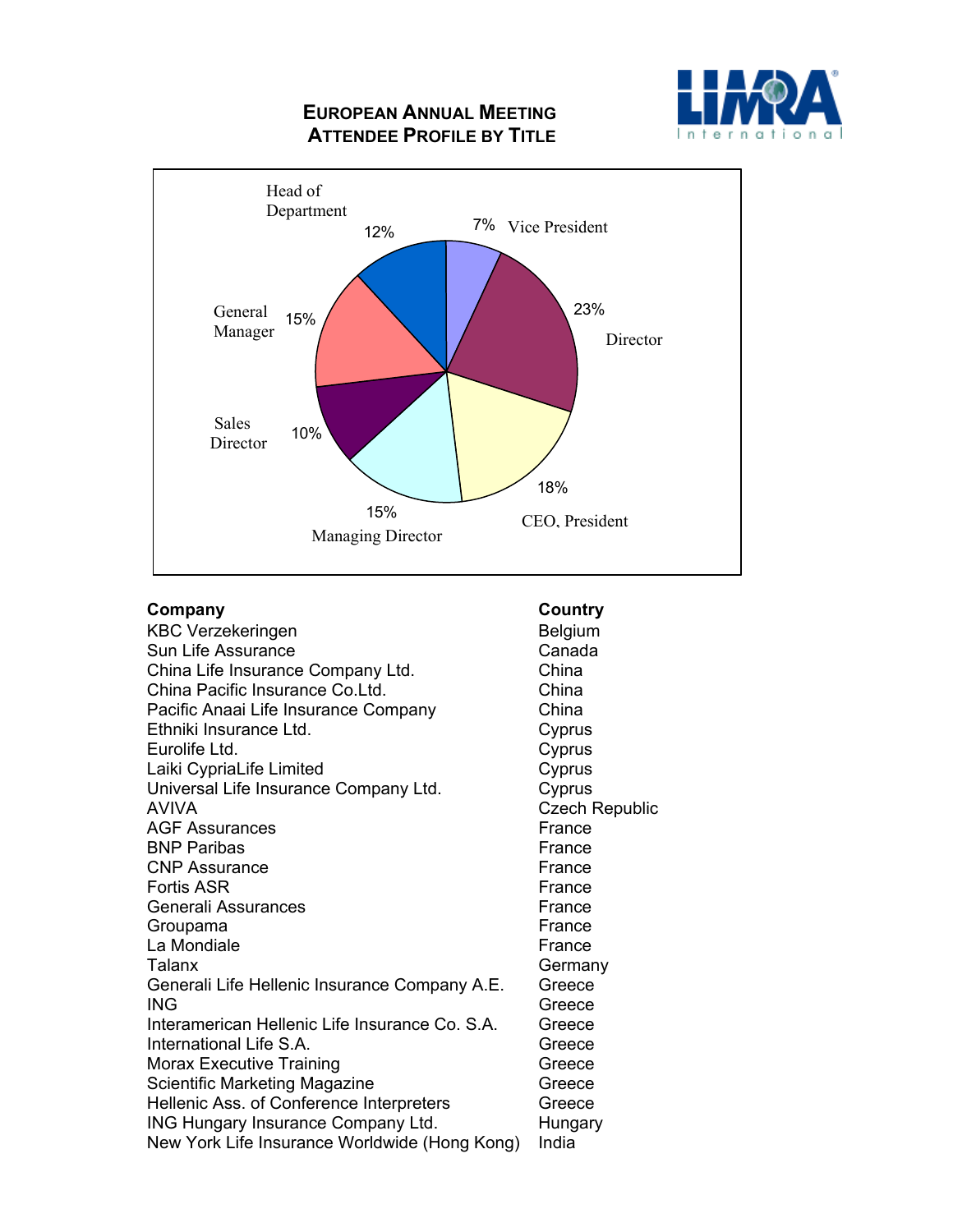

| Company                                    | Country              |
|--------------------------------------------|----------------------|
| <b>Hibernian Life</b>                      | Ireland              |
| Irish Life Assurance plc                   | Ireland              |
| The Phoenix Insurance Ltd,                 | <b>Israel</b>        |
| Clal Insurance Company                     | <b>Israel</b>        |
| <b>ABP Verzekeringsgroep</b>               | Netherla             |
| <b>Achmea Centraal Beheer</b>              | Netherla             |
| Eureko Acadamy Life & Pensions             | Netherla             |
|                                            | Netherla             |
| Aegon N.V.                                 | Netherla             |
| De Amersfoortse Verzekeringen              |                      |
| Fortis                                     | Netherla<br>Netherla |
| <b>ING Group</b>                           |                      |
| <b>ING Nationale Nederlanden</b>           | Netherla             |
| <b>ING Group</b>                           | Netherla             |
| Interpolis BTL                             | Netherla             |
| <b>REAAL Verzekeringen</b>                 | Netherla             |
| Zwitzerleven                               | Netherla             |
| <b>AXA Life Insurance</b>                  | Poland               |
| Commercial Union Polska Sp zoo             | Poland               |
| PZU ZYCIE SA                               | Poland               |
| Companhia de Seguros Fidelidade-Mundial SA | Portugal             |
| <b>AXA Life</b>                            | Romania              |
| ING Nederlanden Asigurari de Viata         | Romania              |
| <b>BCR</b>                                 | Romania              |
| Omniasig                                   | Romania              |
| Ingosstrakh LMT                            | Russia               |
| <b>Swiss Re Insurance Company</b>          | Russia               |
| <b>BBVA</b>                                | Spain                |
| Catalana Occidente (Spain)                 | Spain                |
| <b>ICEA</b>                                | Spain                |
| RGA Reinsurance Company Oficina de         | Spain                |
| <b>ING</b>                                 | Spain                |
| Santander                                  | Spain                |
| <b>Stratoscience Technology</b>            | South Afri           |
| <b>SANLAM</b>                              | South Afri           |
| University of Pretoria                     | South Afri           |
| SEB Trygg Liv                              | Sweden               |
| <b>AVIVA Hayat ve Emeklilik AS</b>         | Turkey               |
| Deniz Hayat Sigorta                        | Turkey               |
| Garanti Emeklilik Ve Hayat A.S.            | Turkey               |
| AIG Life                                   | UK                   |
| <b>AVIVA</b>                               | UK                   |
| <b>Abbey National</b>                      | UK                   |
| <b>Association Of British Insurers</b>     | <b>UK</b>            |
| Morley Fund Management Ltd                 | UK                   |
| <b>Standard Life Assurance Company</b>     | UK                   |
| <b>Wesleyan Financial Services</b>         | UK                   |
| <b>EDS</b>                                 | UK                   |
| <b>Action Consulting</b>                   | UK                   |

**cuntry** etherlands etherlands etherlands etherlands etherlands etherlands etherlands etherlands etherlands etherlands etherlands etherlands ortugal omania omania omania omania buth Africa buth Africa buth Africa<br>weden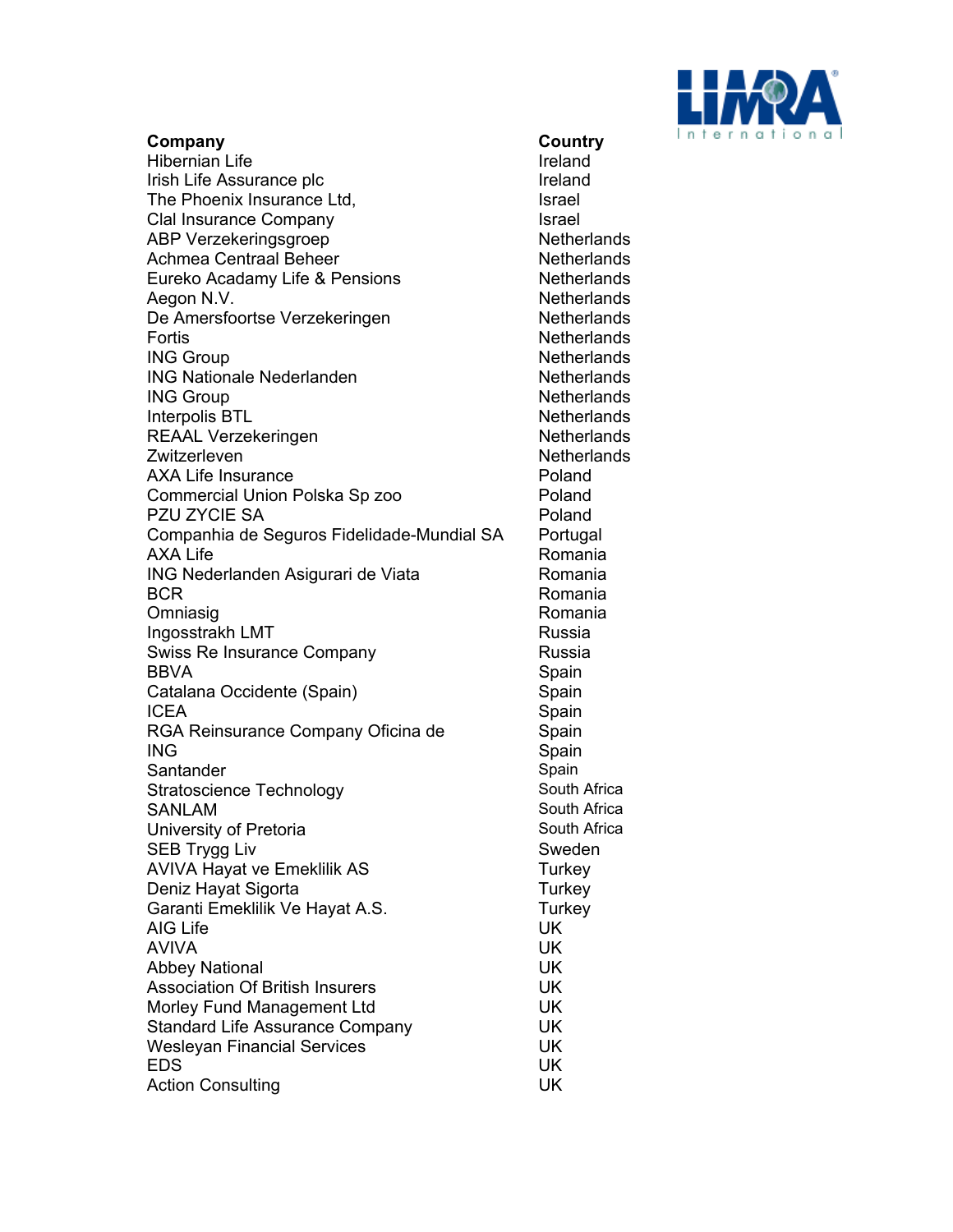

| Company                                    | Country    |
|--------------------------------------------|------------|
| <b>Martin Currie</b>                       | UK         |
| Norwich Union Life Ltd.                    | UK         |
| <b>Cisco Systems</b>                       | UK         |
| <b>EDS</b>                                 | UK         |
| <b>Hamilton-Baillie Associates Limited</b> | UK         |
| <b>HSBC Life</b>                           | UK         |
| <b>Martin Currie</b>                       | UK         |
| <b>Millennium Group</b>                    | UK         |
| <b>Standard Life Assurance Company</b>     | UK.        |
| <b>Wesleyan Assurance Society</b>          | UK         |
| <b>OJSC PZU</b>                            | Ukraine    |
| Allianz Life                               | Ukraine    |
| <b>TAS Life Insurance Company</b>          | Ukraine    |
| Reinsurance Group of America, Inc.         | <b>USA</b> |
| Western & Southern Financial Group         | <b>USA</b> |
| Intel Corporation                          | USA        |

### *BENEFITS OF SPONSORSHIP (***YOUR LEVEL OF SPONSORSHIP COULD INCLUDE***)*

- ❖ Recognition for making this premiere event possible.
- $\div$  The opportunity to network with key decision-makers.
- ❖ Recognition as a sponsor in various marketing materials.
- $\div$  Exhibition space in a prominent location, through which all conference attendees pass and where networking over refreshments also takes place. Power and data/telephone connections are also available.
- $\div$  The opportunity to address general session attendees.
- \* The inclusion of your corporate logo and recognition as sponsors in communications to conference attendees.
- The opportunity to have your company marketing material distributed to conference attendees.
- The inclusion of your corporate logo on LIMRA's conference web pages.
- \* The ability to follow-up with the attendees (all sponsors, excluding supporters and advertisers, receive an edited attendee list).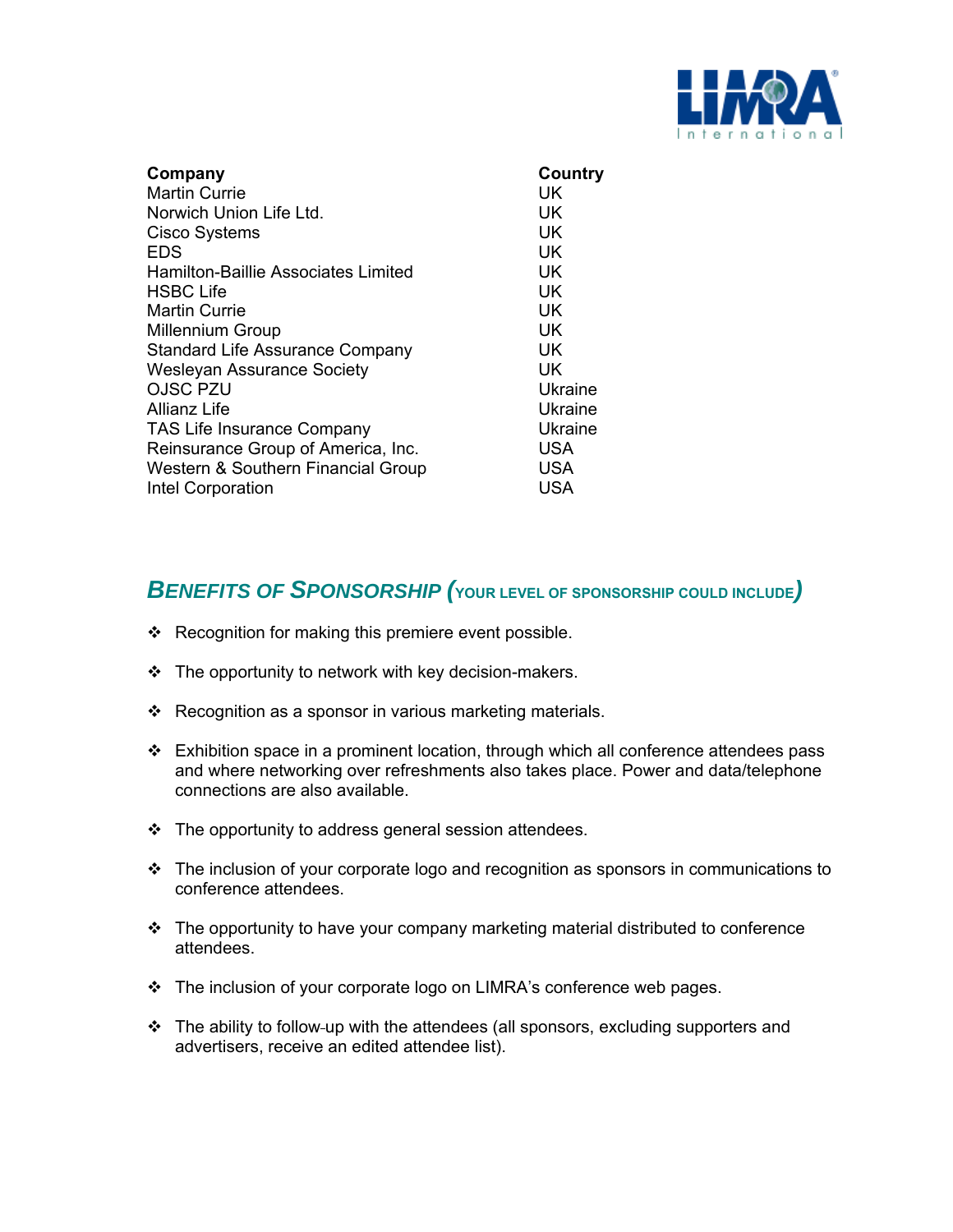

# **SPONSORSHIP OPPORTUNITIES**

*The following packages have been tailored to appeal to a wide variety of marketing objectives. However if there are other ways in which your organization would like to be involved, we will be glad to discuss about them with you.* 

### **PLATINUM SPONSOR USD 30 000 EACH**

Platinum sponsors are the primary and most predominant supporters of the LIMRA's European Annual Meeting and will secure the following promotional opportunities:

- $\cdot \cdot$  Two executives invited as dinner guests and given prominent seat in seating plan.
- ❖ LIMRA executive actively promoting sponsor at all events.
- ❖ Exclusive company workshop.
- $\div$  Exclusive company workshop advertised in program.
- $\div$  Opportunity for company representative to present as speakers/presenters from podium.
- $\div$  Exhibitor space situated in prime location that provides the opportunity for attendees to browse, test and discuss your products/services during scheduled networking breaks (includes one (1) table with fabric skirt).
- Consistent exposure throughout the conference by your company name displayed in the main meeting room.
- Acknowledgment as a Platinum sponsor in conference registration brochure and program guide
- $\div$  Inclusion of one company brochure in welcome packet which is given to all attendees at registration
- Company name listed on LIMRA's conference webpage and linked to sponsor's home page.
- $\div$  Three (3) complimentary conference registrations to allow designated company representatives to participate in both the conference program and networking social events. Additional staff may register at the member rate.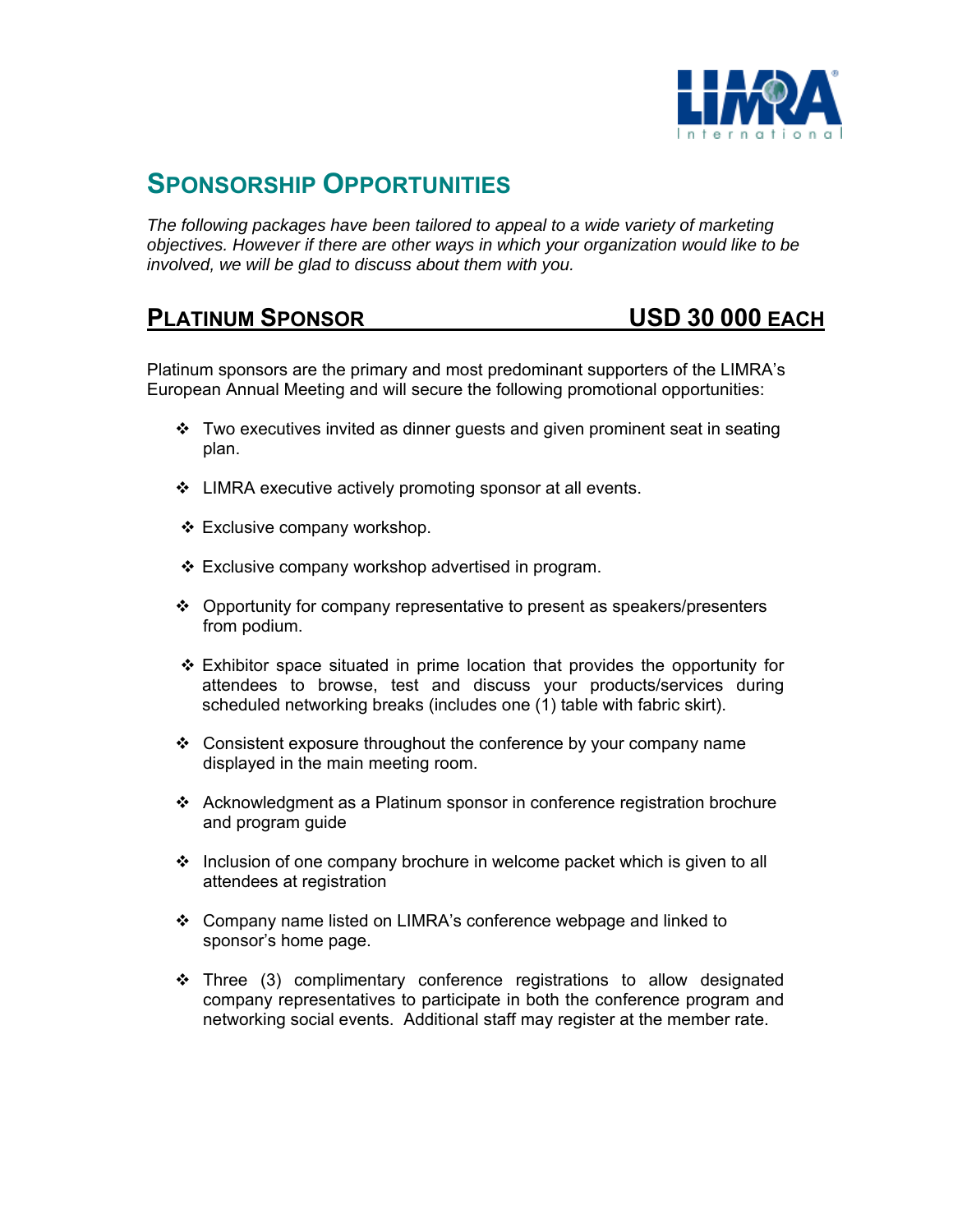

- LIMRA staff actively network and generate introductions to selected decision makers.
- Welcome cocktail party invitation to all Platinum sponsors' staff.
- Platinum sponsors meeting with LIMRA CEO and LIMRA Staff.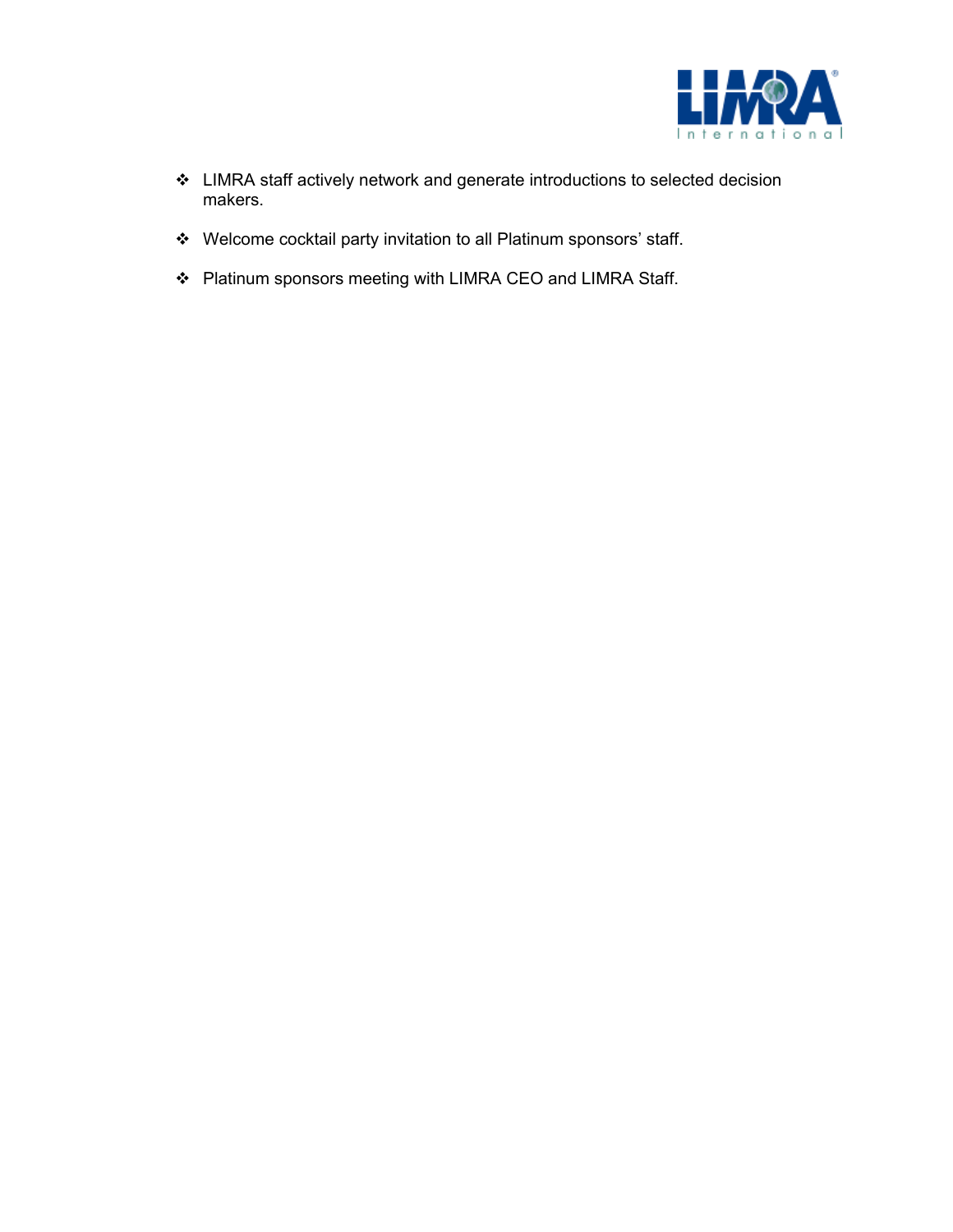

# **GOLD SPONSOR USD 18,000 EACH**

Gold sponsors are primary supporters of the LIMRA's European Annual Meeting and will secure the following promotional opportunities:

- \* Two executives invited as dinner guests to gala dinner.
- LIMRA executive actively promoting sponsor at all events.
- Exclusive workshop.
- Opportunity for company representative to address delegates during workshop.
- $\div$  Exhibitor space situated in prime location that provides the opportunity for attendees to browse, test and discuss your products/services during scheduled networking breaks (includes one (1) table with fabric skirt).
- $\div$  Consistent exposure throughout the conference by your company name displayed in the main meeting room.
- Acknowledgment as a gold sponsor in conference registration brochure and program guide.
- $\div$  Inclusion of one company brochure in welcome packet which is given to all attendees at registration.
- Company name listed on LIMRA's conference webpage and linked to company's website.
- $\div$  Two (2) complimentary conference registrations to allow designated company representatives to participate in both the conference program and networking social events. Additional staff may register at the member rate.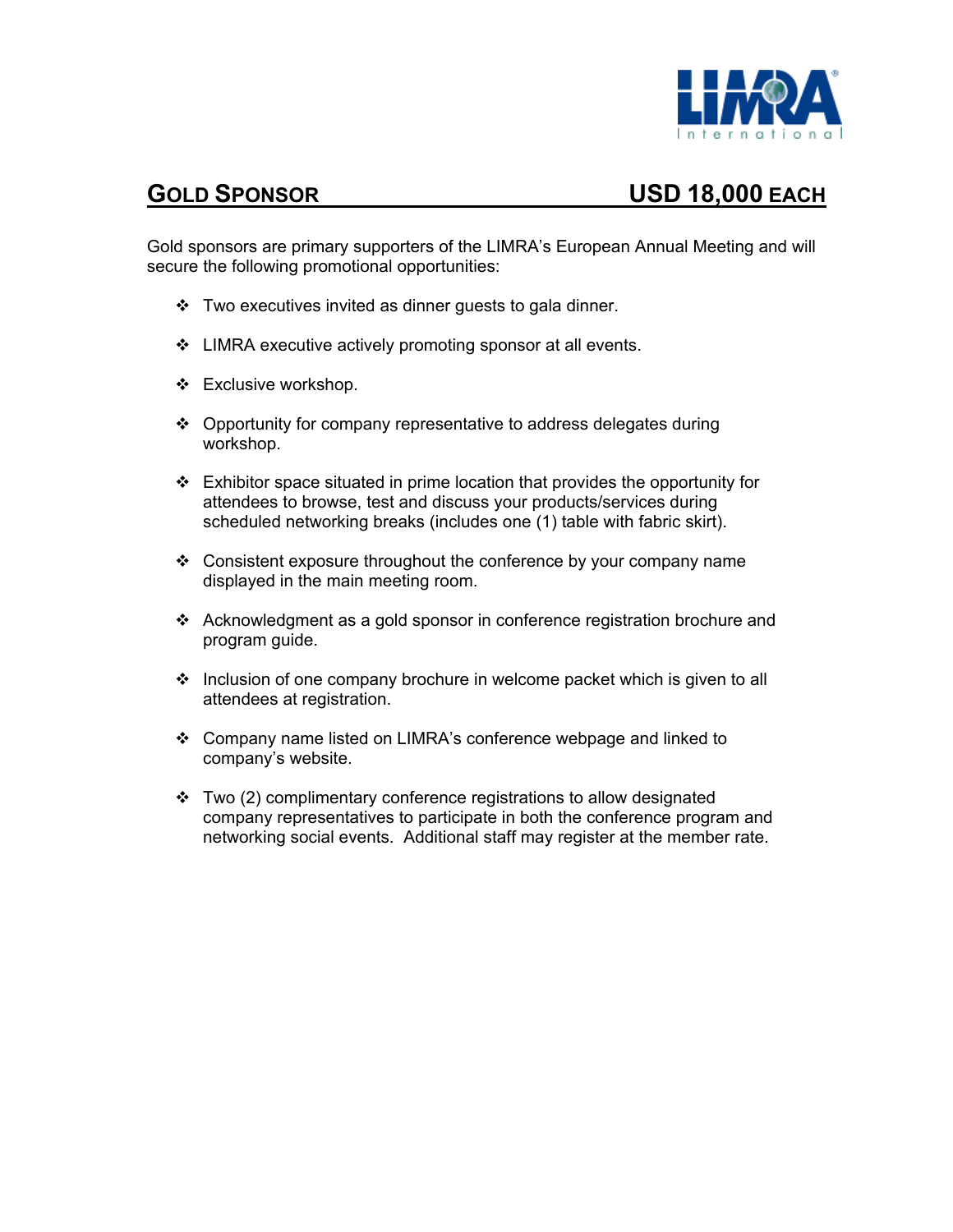

# **SILVER SPONSOR USD 10,000 EACH**

Silver sponsors are supporters of the LIMRA's European Annual Meeting and will secure the following promotional opportunities:

- LIMRA executive actively promoting sponsor at all events.
- $\div$  Consistent exposure throughout the conference by your company name displayed in the main meeting room.
- Acknowledgment as a silver sponsor in conference registration brochure and program guide.
- ❖ Inclusion of one company brochure in welcome packet which is given to all attendees at registration.
- Company name listed on LIMRA's conference webpage and linked to sponsor's home page.
- One (1) complimentary conference registrations to allow designated company representatives to participate in both the conference program and networking social events. Additional staff may register at member rate.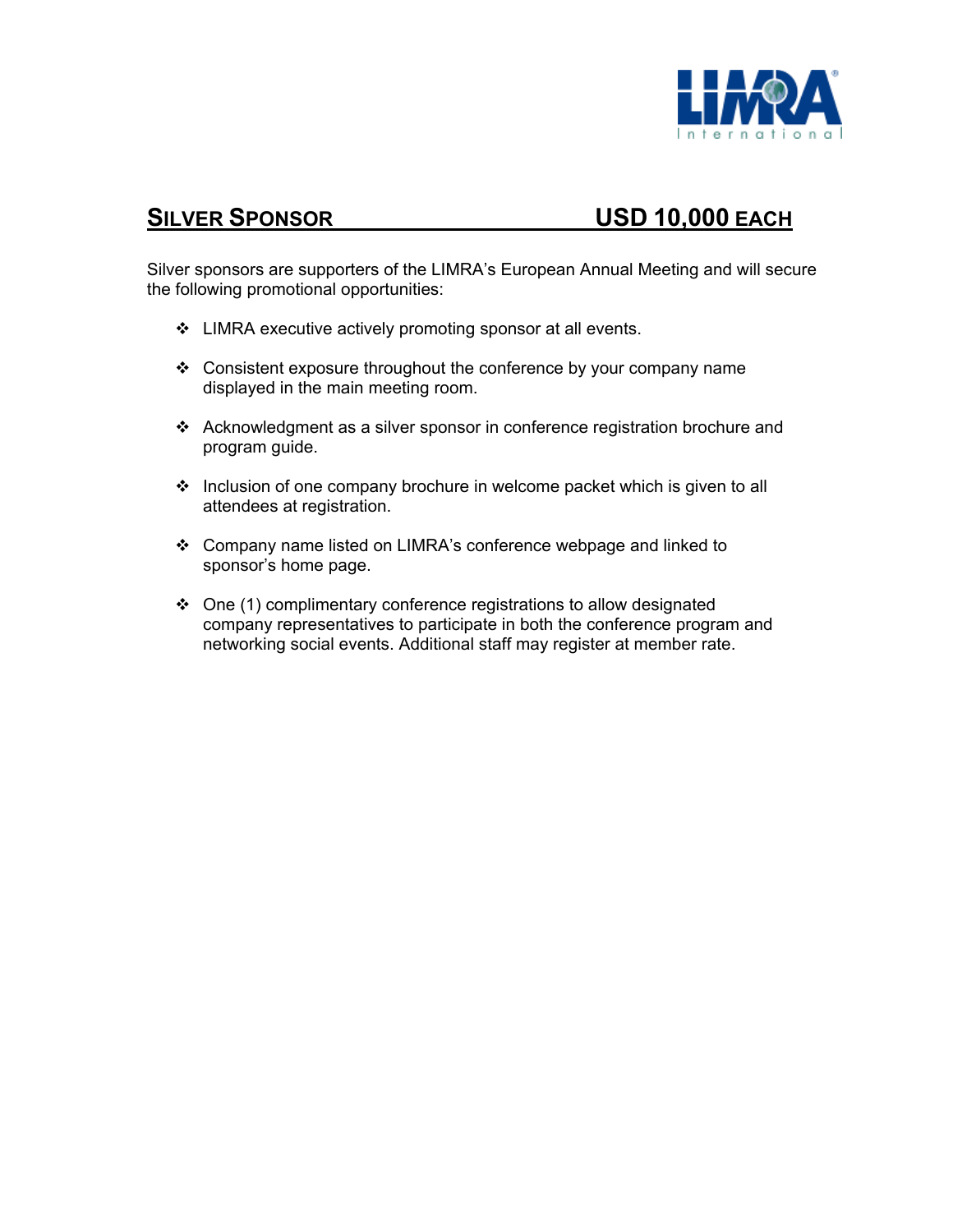

## **Conference Sponsor/Exhibitor Registration Form**

| Company                                                                                                                        | <u> Alexandria de la contrada de la contrada de la contrada de la contrada de la contrada de la contrada de la c</u> |                                                                                                                          |  |
|--------------------------------------------------------------------------------------------------------------------------------|----------------------------------------------------------------------------------------------------------------------|--------------------------------------------------------------------------------------------------------------------------|--|
| Last name                                                                                                                      |                                                                                                                      |                                                                                                                          |  |
| Name for badge<br>Title                                                                                                        |                                                                                                                      |                                                                                                                          |  |
| Address                                                                                                                        |                                                                                                                      | Postal                                                                                                                   |  |
| City                                                                                                                           |                                                                                                                      | State/Province Country Country Countries                                                                                 |  |
| Phone                                                                                                                          |                                                                                                                      | $\overline{f}$ ( ) Ext. Fax $\overline{f}$ Ext. Fax $\overline{f}$ Email $\overline{f}$                                  |  |
| Fees:<br>Platinum Sponsor<br>Gold Sponsor<br>Silver Sponsor<br>VAT tax<br><b>Total fees enclosed</b> (prepayment required) USD | USD 30,000<br><b>USD 18,000</b><br><b>USD 10,000</b>                                                                 | <b>Method of Payment:</b><br>Check enclosed<br>(Payable to LIMRA in USD)                                                 |  |
| <b>Authorized Signature</b>                                                                                                    | <b>Date</b>                                                                                                          | <b>Credit Card:</b><br><b>American Express</b><br>MasterCard Visa<br>Card #<br>Note: credit card transaction fee $3.6\%$ |  |
| <b>Signature</b>                                                                                                               | <b>Printed Name</b>                                                                                                  |                                                                                                                          |  |

Sponsor and exhibitor opportunities are limited and will be assigned on a first-come, first-served basis. To ensure the quality of the meeting, LIMRA reserves the right to exclude sponsors or exhibitors that we, in our sole discretion, deem inappropriate for the meeting.

LIMRA also reserves the right to exclude sponsors or exhibitors of companies that compete with LIMRA or LIMRA's vendors. Upon acceptance of the application, a confirmation of registration will be sent.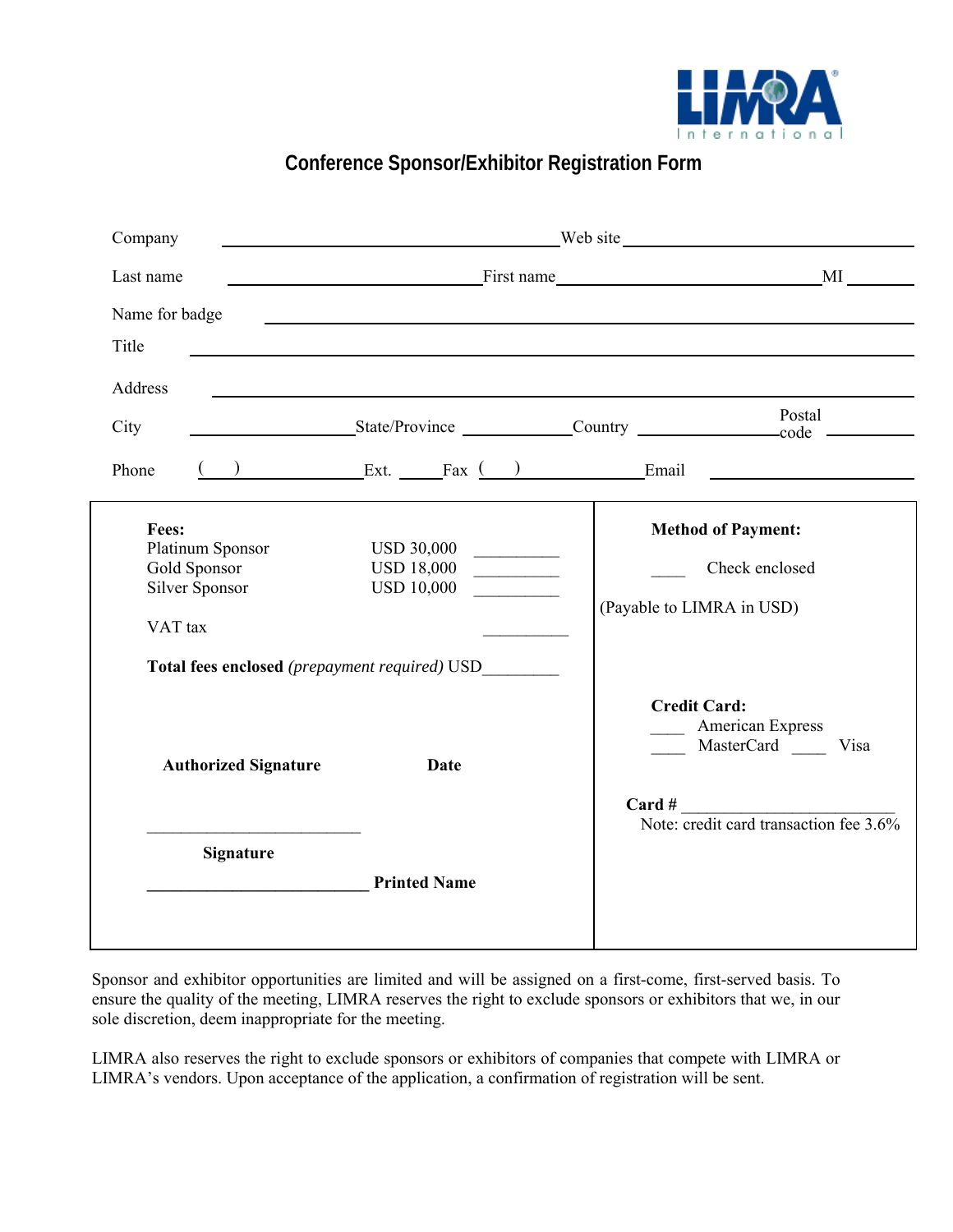

### **LIMRA requires prepayment of all fees.**

This application for sponsorship and/or exhibiting at LIMRA's 2014 European Annual Meeting will become a contract upon acceptance by LIMRA International. A confirmation will be emailed.

Sponsors and exhibitors will not schedule any additional activities that conflict with scheduled conference events. Any events that are planned around those scheduled are limited to the host hotel. There are not exceptions to this LIMRA regulation.

Sponsors and exhibitors are asked not to imply a LIMRA endorsement of products or services. Use of the LIMRA logo or other LIMRA symbol is expressly forbidden.

**Cancellation Policy -** In the event that a scheduled meeting or event is cancelled by LIMRA for any reason, LIMRA shall refund any conference registration fees that have been paid by the registrant. Under no circumstances, however, shall LIMRA be liable to the registrant for any other expenses including, but not limited to, airfare and hotel expenses incurred by the registrant.

*Sponsorship Cancellation -* Cancellations received **in writing** on or after July 11, 2014, are subject to an administrative charge equal to 50 percent of the cost of each sponsored event. In addition, failure to notify LIMRA of a cancellation **in**  writing before August 6, 2014, will result in forfeiture of the complete sponsorship fee(s).

*Additional Attendees -* Additional attendees are also subject to administrative charges identical to the conditions of cancellation of the members.

**Attendee List Policy***:* Upon request, LIMRA will supply exhibitors and sponsors with an attendee list. This list is provided for the express purpose of marketing to attendees of *this* LIMRA International conference only. Use of this information more than two weeks after the conference concludes is strictly prohibited.

| I have read and agree to the above stated policies. |      |  |
|-----------------------------------------------------|------|--|
| <b>Signature</b>                                    | Date |  |

Questions: Carla Baldivia at +34 93 343 52 59 or email chaldivia@limra.com

**Please e-mail this form to:** cbaldivia@limra.com Carla Baldivia, Operations Manager, LIMRA EMEA, Calle Casp, 37- 08010 Barcelona, SPAIN.

**For express purposes, send to:** LIMRA EMEA, Calle Casp, 37- 08010 Barcelona- SPAIN

**Vendor Information Sheet:** To be included on the Vendor Information Sheet, please submit a 300-dpi .tif of your logo, along with your company message (not to exceed 50 words), to Carla Baldivia by July 9, 2014.

**Registration List:** To be included on the Advance Registration List, LIMRA must receive this form before July 25, 2014.

**Application: Page 2 of 2 Both pages of this application must be signed and returned to LIMRA EMEA.**